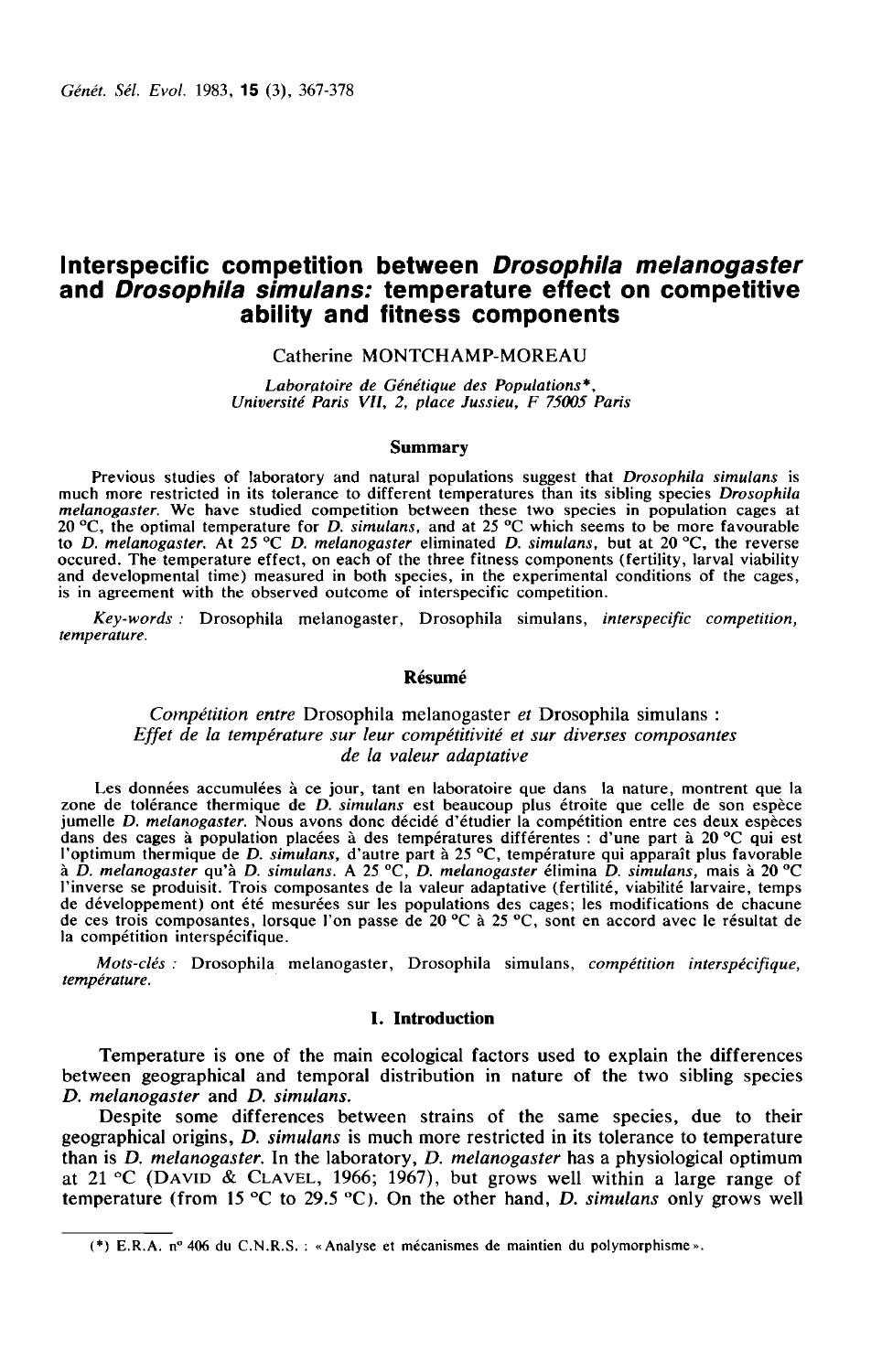368 Catherine MONTCHAMP-MOREAU<br>around 20 °C (HOSGOOD & PARSONS, 1966). Mc KENZIE (1978) showed that maximum fecundity occured for *D. simulans* at 20  $^{\circ}$ C and it was only at this temperature that D. simulans was found to be superior to D. melanogaster, the fecundity of which remained at an optimum between 15 °C and 25 °C. Similar results were obtained for around 20 °C (HOSGOOD & PARSONS, 1966). Mc KENZIE (1978) showed that maximum<br>fecundity occured for *D. simulans* at 20 °C and it was only at this temperature that<br>*D. simulans* was found to be superior to *D. melanogaster* longevity (PARSONS, 1977; 1978). D. simulans was found to be superior to D. melanogaster, the fecundity of which<br>remained at an optimum between 15 °C and 25 °C. Similar results were obtained for<br>the emergence percentage (Mc KENZIE, 1978; TANTAWY & MALLAH

These observations are in accordance with most of the geographical and seasonal distributions of these species: *D. simulans* outnumbers *D. melanogaster* in the regions where temperature fluctuations are small (PARSONS, 1975; ROCHA-PITE, 1980; KAWANISHI remained at an optin<br>the emergence perce<br>longevity (PARSONS,<br>distributions of these<br>where temperature flu<br>& WATANABE, 1977).<br>Paradoxically, m

Paradoxically, most competition experiments and fitness measurements of these species have only been carried out at 25 °C. At this temperature, in population, s, when wild strains are used, *D. melanogaster* eliminated *D* two species have only been carried out at 25 °C. At this temperature, in population cages, when wild strains are used,  $D$ . melanogaster eliminated  $D$ . simulans. Yet, opposite results were observed with mutant strains (GOLDSTEIN & TEISSIER, 1953) or with strains selected for their competitive ability (PARSONS,  $1975$  for a review; HEDRICK  $\alpha$ 1980). By contrast, MOORE (1952), then  $T_{\text{ANTAWY}}$  & SOLIMAN (1967) showed that at 15 °C D. simulans rapidly outnumbered D. melanogaster, although the latter species was not eliminated when the experiment stopped.

As the optimal temperature for D. simulans is near  $20^{\circ}\text{C}$ , it was of interest (suggested by PARSONS, 1975) to study competition between the two species at this temperature. This paper first presents the results of the competition in population cages at 20  $\degree$ C and 25  $\degree$ C. In addition to observing changes in the frequencies of the two species at these temperatures, observations were also made on three fitness components, namely fertility, larval viability and developmental time, measured in the experimental conditions of the cages.

# II. Materials and Methods

## A. Populations in competition

The two french wild strains used in this study, D. melanogaster Chevreuse (mel +) and D. simulans Villeurbanne (sim  $+$ ), had been collected in the wild two years before the experiment commenced. Ten population cages ( $10 \times 15 \times 40$  cm) were initiated with 1000 adults (500 males and 500 females). Five cages were maintained at 20 °C and five at 25 °C. At 20 °C, the initial frequency of each species was 0.5. At 25 °C the initial frequencies were 0.2 for D. melanogaster and 0.8 for D. simulans, to avoid the too rapid elimination of the latter species. At both 20  $\degree$ C and 25  $\degree$ C, two cages contained only the wild strains of the two species. In the other three cages, different morphological polymorphisms were introduced, namely vermilion  $(v)$ , sepia (se) and cinnabar (cn), in order to observe the effect of these polymorphisms on the interspecific competition. The mutant stocks used had been kept under laboratory conditions for many years. The composition of the cages and the system used to designate them is summarized in Table 1. The initial frequency of the mutants was 0.8.

The populations were maintained in overlapping generations by supplying each cage with two cups of fresh medium (PEARL *et al.*, 1926) every two days. The cages at 20  $^{\circ}$ C contained 24 cups and each cup stayed in the cage for 24 days. The cages at 25 °C contained 18 cups, each of them remaining there 18 days.

Under these experimental conditions there was strong competition among the larvae for food. The number of adults in the cages averaged 2000 over the period of the observation. At 20 °C, this number was very stable but at 25 °C, great fluctuations occured.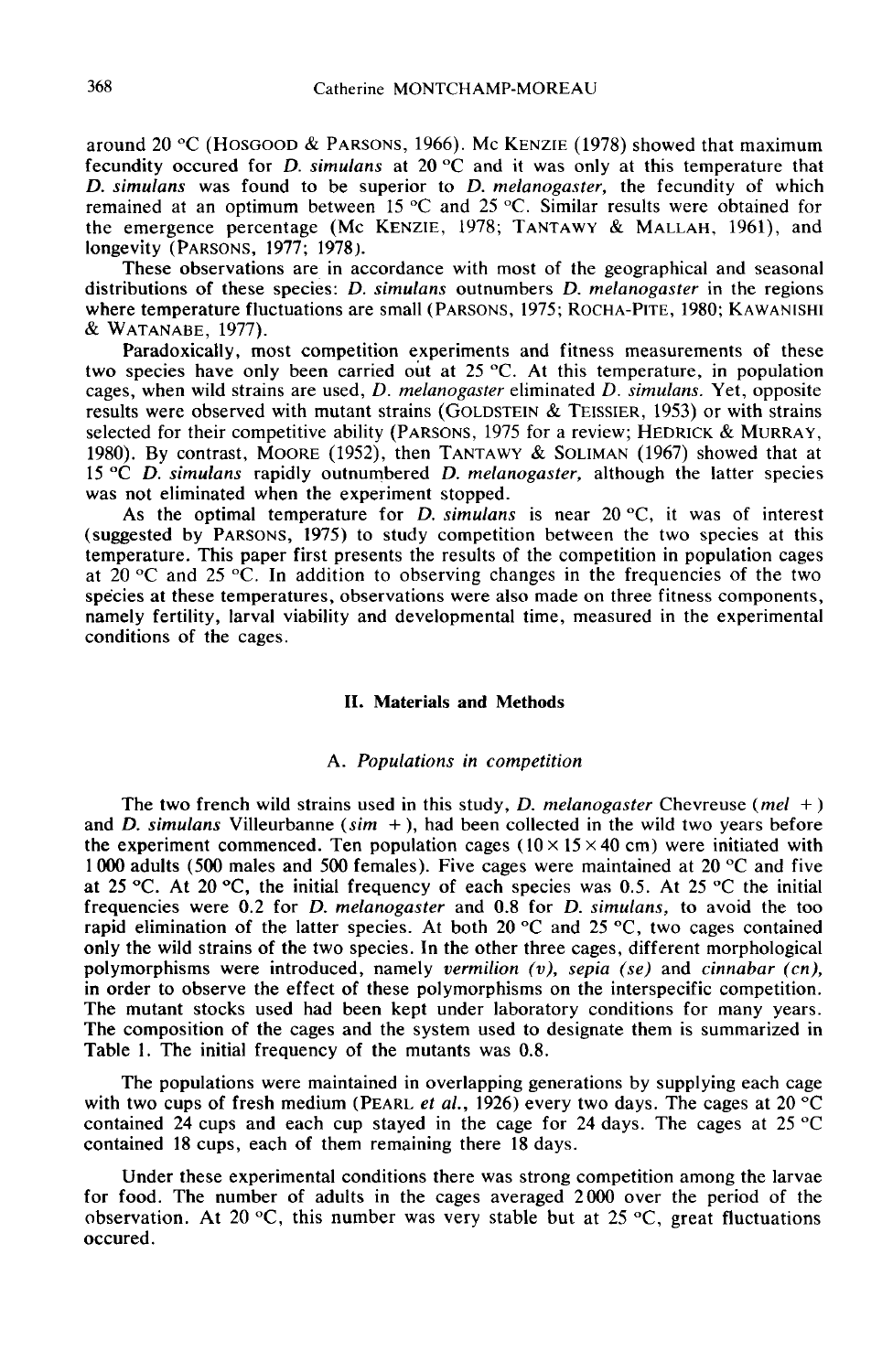## TABLE 1

|                                | 20 °C |     |                                                                    |                                   |                                        |    | $25^{\circ}$ C |                                      |                       |                                        |  |  |
|--------------------------------|-------|-----|--------------------------------------------------------------------|-----------------------------------|----------------------------------------|----|----------------|--------------------------------------|-----------------------|----------------------------------------|--|--|
| $n^{\circ}$ cage<br>mel<br>sim | S1    | S′1 | S <sub>2</sub><br>$+$ ; $\boldsymbol{v}$<br>$+$ ; $\boldsymbol{v}$ | S <sub>3</sub><br>$+:cn$<br>$+:v$ | S <sub>4</sub><br>$+ : se$<br>$+ : se$ | M1 | M'1            | M <sub>2</sub><br>$+ : v$<br>$+ : v$ | M3<br>$+:cn$<br>$+:v$ | M <sub>4</sub><br>$+$ ; se<br>$+$ : se |  |  |
|                                |       |     | (v: vermilion, se: sepia, cn: cinnabar)                            |                                   |                                        |    |                |                                      |                       |                                        |  |  |

Initial composition of the ten populations (see text). Composition initiale des dix populations (voir le texte).

Changes in the relative frequencies of the two species were measured by periodic egg samples. Two food cups were placed in each cage and left for 24 hours. They were then allowed to develop without any additional supply of medium so that larval competition was the same as in the cages. When adults emerged, the males (between 100 to 150) were all classified and counted.

## B. Fitness components

Three components of fitness were measured, fertility, larval viability and time of development. These are known to show great variation, depending on environmental conditions, in particular larval density, adult number and species frequencies (PARSONS, 1975 for a review). Consequently, these measurements were made directly on the cages flies in order to reflect as exactly as possible what occurred during evolution of the populations. Fertility and developmental time were measured only in the cages containing wild populations, and larval viability in all cages.

## 1) Fertility

Fertility at 20 °C was measured in cage S'1, and fertility at 25 °C in cage M'1. A sample of about 200 adults was taken from the cages, at four different times (samples 1 to 4). Each female was put into a vial with 20 ml of medium so that the surface avaible for oviposition was the same as that in the cages, but there was no competition for food among the larvae. The females were allowed to lay eggs for 24 hours and then they were put back into the cages.

The adults that emerged were all counted and their species determined. The fertility of each species was measured as the mean number of offspring produced by one productive female.

# 2) Larval to adult viability

Three cups of food were periodically introduced into each cage. Two of them were allowed to develop without any new supply of medium, so that larval competition for food was the same as in the cages (crowded series : CS). The third cup was evenly distributed between two bottles with a supply of food, in order to reduce larval competition (uncrowded series : USC).

The differences in the frequencies of adults of each species emerging from these two series (CS and UCS) were due to larval competition.

# 3) Developmental time

Two cups of food were introduced into the cages for 24 hours. They were then removed and each day the number of emerging males was counted.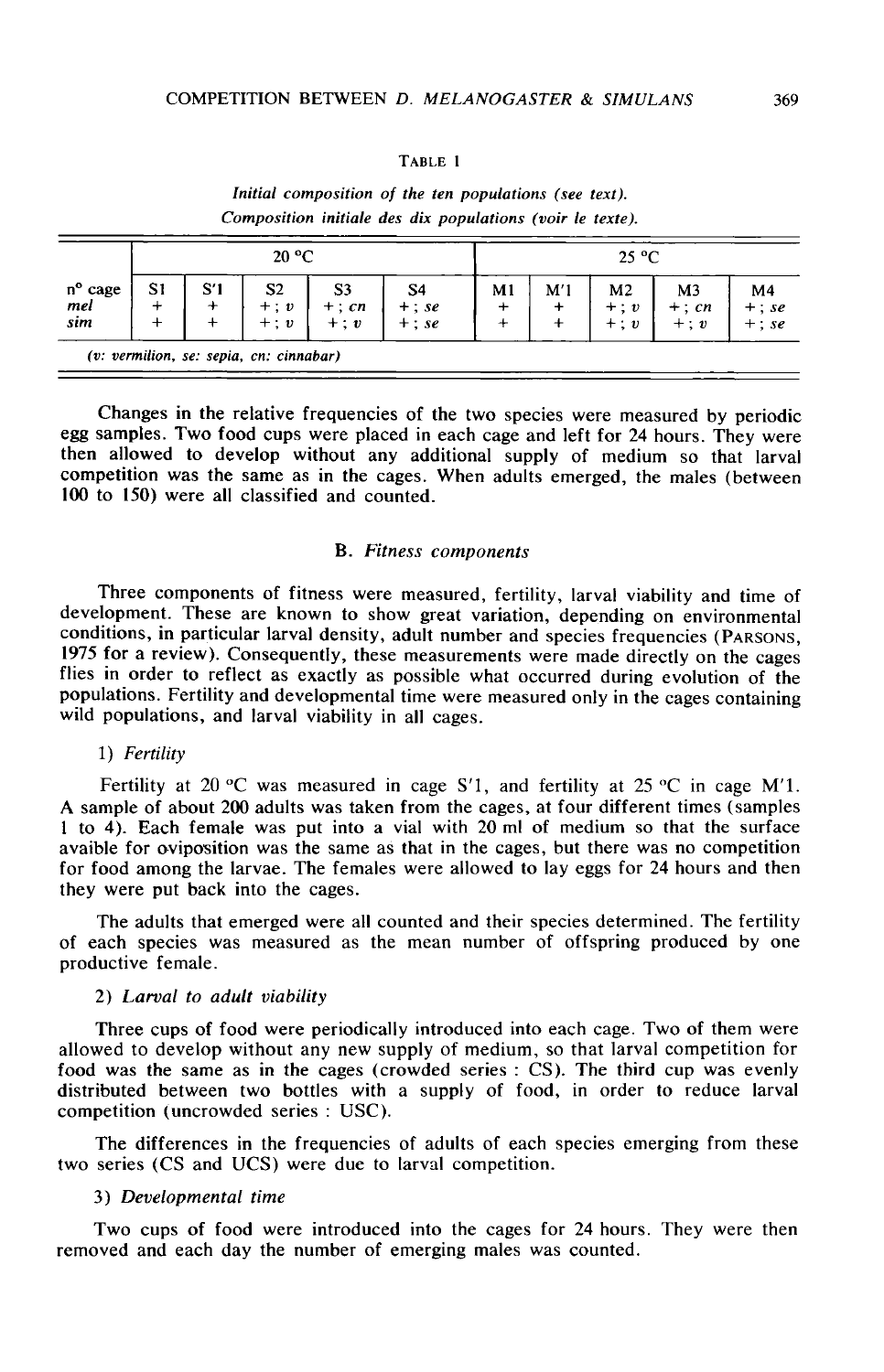## III. Results and Discussion

## A. Population evolution

Changes in the frequencies of D. simulans in each of the ten cages are shown in Fig. 1. At 25 °C, D. simulans was eliminated by D. melanogaster in all five cages; a result which agrees with previous findings. At  $20^{\circ}$ C the opposite result occurred with D. melanogaster always being eliminated.

Introducing homologous mutants (sepia or vermilion) into the wild strains of the two species does not change the outcome of competition. Each of these mutations certainly had a similar influence, in both species, on the competitive ability of the populations into which it has been introduced. In fact, it was established that both sepia and vermilion genes respectively reached the same stable balance with the wild type in both species (MONTCHAMP-MOREAU, 1982). A. Population evolution<br>
Fig. 1. At 25 °C, D. simulans was eliminated by D. melanogaster<br>
result which agrees with previous findings. At 20 °C the opposite result which agrees with previous findings. At 20 °C the opposite



FIG. 1

Competition between D. simulans and D. melanogaster: evolution of D. simulans frequency (among the males) in the ten population cages.

Compétition entre D. simulans et D. melanogaster : évolution de la fréquence de D. simulans (mesurée chez les mâles) dans les dix cages à population.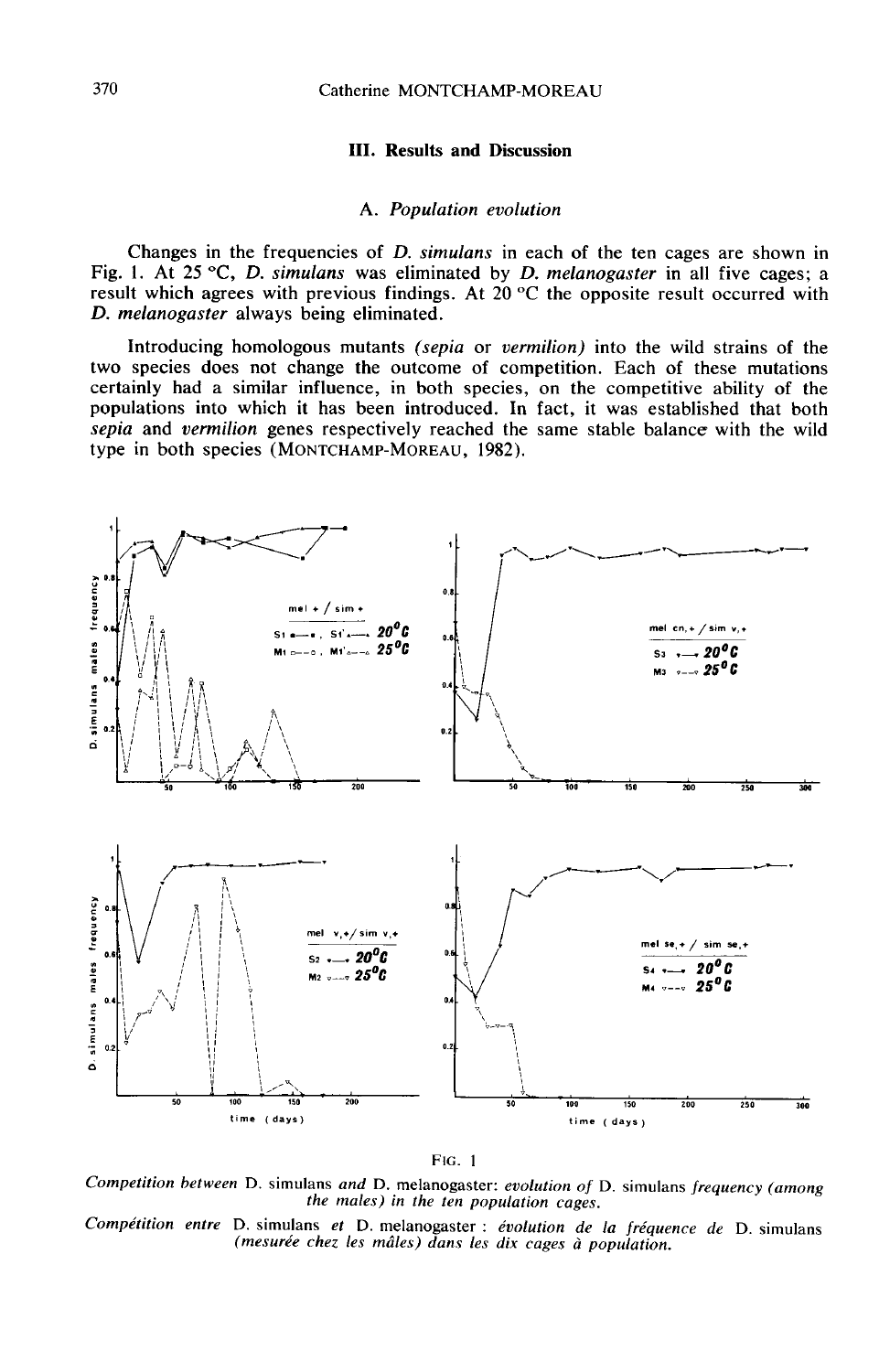The elimination rates of a species did not differ greatly between the two identical cages of wild populations: there was a difference of 19 days for D. melanogaster elimination between cages Sl and S'l and a difference of 22 days for D. simulans elimination between cages M1 and M'I.

In contrast, comparison of elimination rates for each species in homologous cages at 20  $\degree$ C and 25  $\degree$ C (Table 1) shows that these rates were certainly modulated by differences in competitive ability among the strains. For example, the wild/sepia population of *D. simulans*, which was the most rapidly eliminated at 25 °C (68 days), was the slowest to eliminate D. melanogaster at 20  $\degree$ C (267 days). These differences in competitive ability among the populations of the cages are certainly due to differences in the genetic background of the mutant strains.

## TABLE 2

Elimination delays (in days) of D. melanogaster (at 20  $^{\circ}$ C) and of D. simulans (at 25  $^{\circ}$ C) in the ten population cages.

Délais d'élimination (en jours) de D. melanogaster (à 20 °C) et de D. simulans (à 25 °C) dans les dix cages à population.

| Population<br>composition                                       | $mel +$<br>$\sin +$ | mel $v: +$<br>$sim v: +$ | mel $cn; +$<br>$sim v: +$ | mel se; $+$<br>$sim$ se; $+$ |
|-----------------------------------------------------------------|---------------------|--------------------------|---------------------------|------------------------------|
| Elimination<br>delay of<br>D. melanogaster<br>at 20 $\degree$ C | 176<br>157          | 157                      | 288                       | 267                          |
| Elimination<br>delay of<br>D. simulans<br>at $25 °C$            | 147<br>125          | 160                      | 68                        | 68                           |

## B. Fitness components

# 1. Fertility

In all the samples, an appreciable proportion of females produced no offspring (unproductive females). The frequencies of each species among the productive females are not significantly different from the frequencies observed for the males in six of the eight samples (Table 3). In the two samples where a significant difference is observed, there is a shortage of D. simulans among the productive females. MOTH (1974) obtained similar results. He showed that when adult density is high, the percentage of unfertile females is much higher in *D. simulans* than in *D. melanogaster*. But it must be pointed out that our experimental conditions (isolated females) suppressed the effect of intra and interspecific competition for oviposition sites, which seems to be particularly important in reducing oviposition in  $D$ . melanogaster (FUTUYMA, 1970; SAMEOTO & important in reducing over the showed that when adult density is high, the percentage of unfertiferenales is much higher in *D. simulans* than in *D. melanogaster*. But it must be pointed out that our experimental conditi MILLER, 1966). Thus, our results must be regarded with caution.

Results for productive females are given in Table 4. For each species and each temperature, mean fertilities are significantly different in the four samples, except for D. simulans at 20  $\degree$ C. Such changes in fertility during the course of the competition might be due to environmental fluctuations and to variations of age structure in the adult oooulation.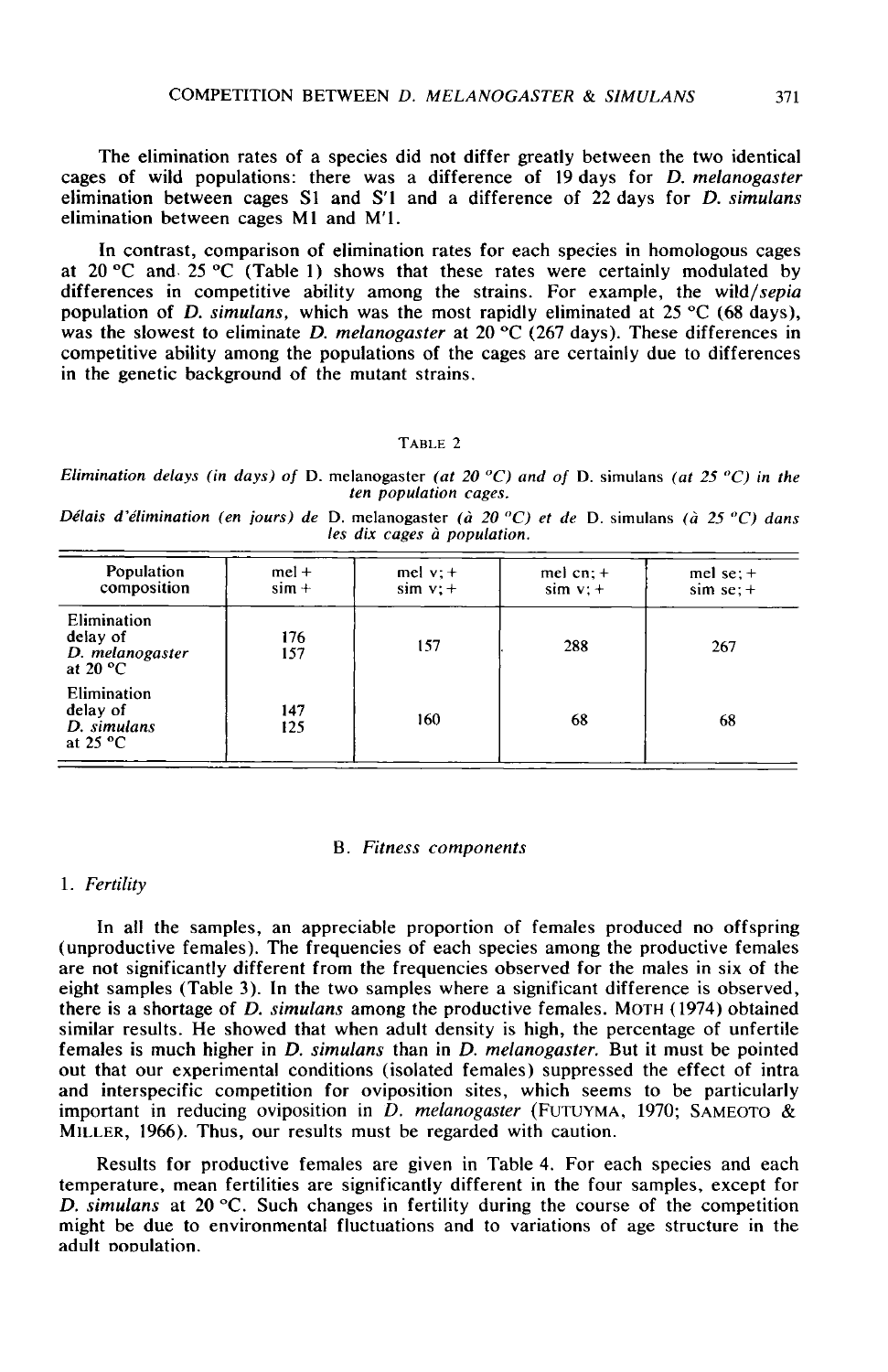#### TABLE 3

D. simulans frequency among males and productive females, and improductive females frequency in each adult sample from cages containing the wild populations (S'1 at 20 °C and M'1 at 25 °C). Fréquence de D. simulans parmi les mâles et parmi les femelles productives, fréquence des femelles productives dans chaque échantillon d'adultes extrait des cages contenant les populations sauvages  $(S'1 \t\hat{a} 20 \t C \t{et} M'1 \t\hat{a} 25 \t C).$ 

|                      | n°<br>sample            | males |      |       | productive females |      |       |          | improductive<br>females |
|----------------------|-------------------------|-------|------|-------|--------------------|------|-------|----------|-------------------------|
|                      |                         | tot.  | sim. | freg. | tot.               | sim. | freq. | ε        | frequency               |
|                      |                         | 134   | 98   | .731  | 111                | 72   | .649  | 1.386    | .24                     |
|                      | 2                       | 103   | 81   | .786  | 80                 | 58   | .725  | .958     | .58                     |
| $20^{\circ}$ C cage  |                         | 144   | 121  | .840  | 95                 | 68   | .716  | $2.307*$ | .43                     |
|                      | 4                       | 190   | 183  | .963  | 68                 | 62   | .912  | 1.656    | .49                     |
|                      |                         | 102   | 91   | .892  | 60                 | 49   | .817  | 1.350    | .43                     |
|                      |                         | 158   | 111  | .703  | 66                 | 27   | .409  | $4.124*$ | .46                     |
| $25 \text{ °C}$ cage | $\overline{\mathbf{3}}$ | 137   | 30   | .219  | 92                 | 26   | .283  | 1.104    | .26                     |
|                      | 4                       | 170   | 16   | .094  | 97                 | 6    | .062  | .917     | .28                     |

#### TABLE 4

*Mean fertilities of* D. simulans (*F sim*) and D. melanogaster (*F mel*) and relative fertilities of<br>D. melanogaster  $\left(\frac{F \text{ mel}}{F \text{ sim}}\right)$  at 20 °C (cage S'1) and 25 °C (cage M'1).

Fertilités moyennes de D. simulans (F sim) et D. melanogaster (F mel) et fertilités relatives de D. melanogaster  $\left(\frac{F \text{ mel}}{F \text{ sim}}\right)$  à 20 °C (cage S'1) et 25 °C (cage M'1).

|                                                  |                           | $20^{\circ}$ C cage       |                           |                          | $25 \text{ °C}$ cage       |                            |                           |                           |  |
|--------------------------------------------------|---------------------------|---------------------------|---------------------------|--------------------------|----------------------------|----------------------------|---------------------------|---------------------------|--|
| <b>Samples</b>                                   |                           | 2                         |                           | 4                        |                            | $\mathbf{2}$               | 3                         | 4                         |  |
| F mel<br>$\pm 2\sigma$<br>F sim<br>$\pm 2\sigma$ | 13.6<br>3.0<br>6.2<br>1.0 | 19.8<br>4.6<br>6.5<br>2.6 | 14.5<br>3.3<br>7.2<br>2.0 | 9.8<br>5.7<br>9.8<br>2.4 | 24.3<br>6.5<br>13.6<br>3.3 | 31.9<br>4.2<br>14.0<br>5.8 | 24.6<br>2.8<br>4.3<br>1.0 | 30.8<br>2.6<br>9.8<br>7.3 |  |
| F mel<br>$\overline{F \sin}$<br>U obs            | $2.2^{\circ}$<br>$4.28*$  | 3.0<br>$5.07*$            | 2.0<br>$3.79*$            | 1.0<br>0.02              | 1.8<br>$2.92*$             | 2.3<br>$4.98*$             | 5.7<br>$13.55*$           | 3.1<br>$5.41*$            |  |

significant  $(0.05)$ 

On the other hand, they might be a response to selection for competitive ability induced by the interspecific and intra specific competition (AIKEN  $&$  GIBO, 1979).

At 20 °C, D. melanogaster fertility is significantly higher than D. simulans fertility in three of the four samples. At 25  $\rm ^oC$ , *D. melanogaster* fertility is significantly higher in all four samples. A statistical comparison of the fertility of each species at the two temperatures could not be made, since the results are heterogeneous and the number of samples is too small at each temperature. Nevertheless, the relative fertility of D. melanogaster (D. melanogaster fertility/D. simulans fertility) seems slightly greater at 25 °C than at 20 °C.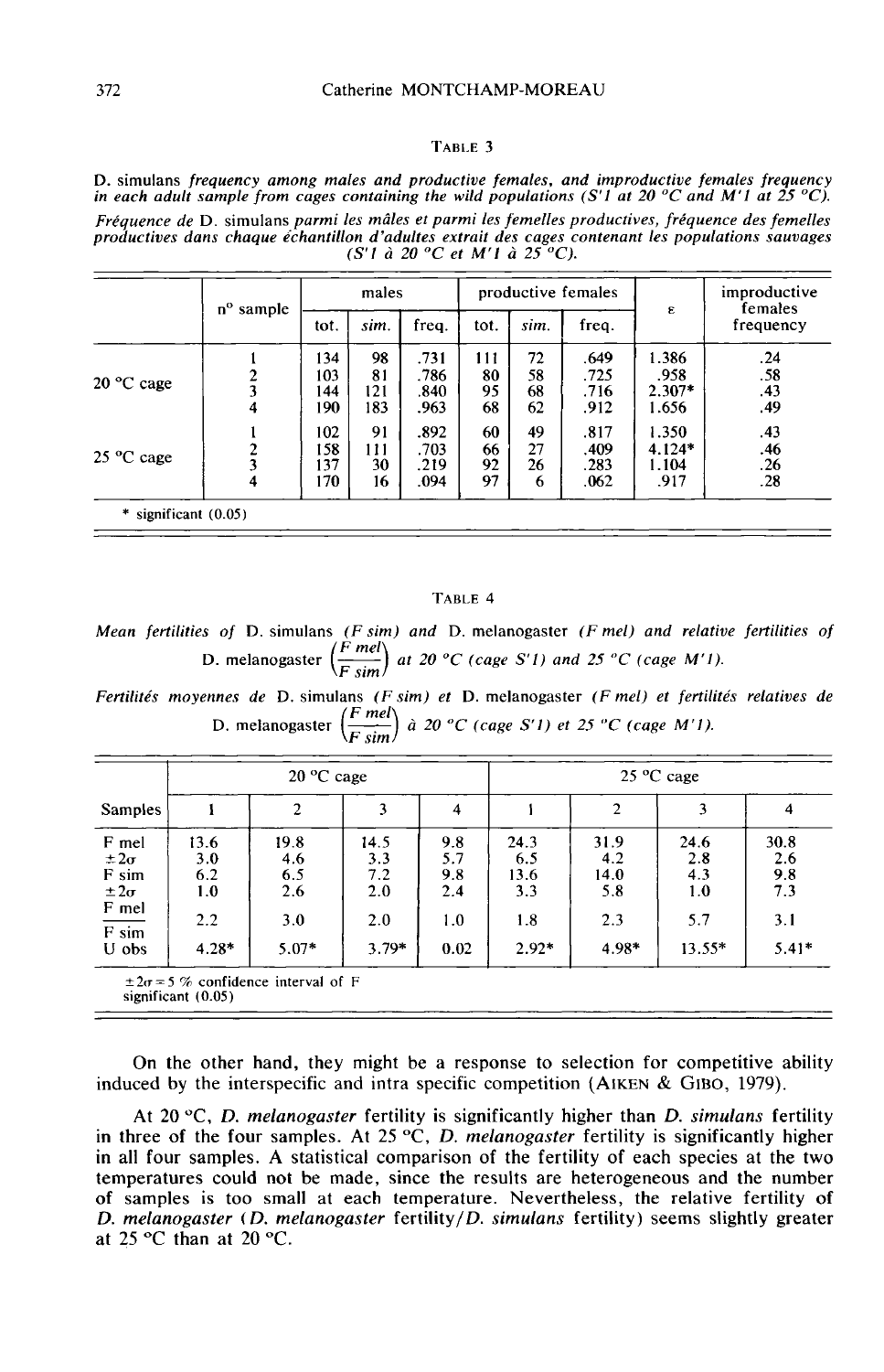## 2. Larval to adult viability

The effects of larval competition on pre-adult viability were analysed by comparing the relative frequency of each species among the males which emerged from uncrowded and crowded series (fig. 2).



FIG. 2

Competition effect on the larval to adult viability: linear regression of the logarithmic ratios of D. simulans to D. melanogaster frequencies in the crowded series on the corresponding logarithmic

The ratio of frequencies of each species (expressed as the number of simulans males: the number of melanogaster males) for the crowded series (CS) was plotted against the similar ratio for the corresponding uncrowded series (UCS). On such a diagram, the experimental points falling below the line drawn at  $45^\circ$  through the origin indicate that *D. melanogaster* was at an advantage in larval competition for food. The Effet de la compétition sur la viabilité larvo-nunce sens.<br>
fréquences de D. simulans à celles de D. melanogaster entre les séries avec concurrence et les séries<br>
sans concurrence.<br>
The ratio of frequencies of each specie points located above indicate an advantage to D. simulans.

At 20  $\degree$ C and 25  $\degree$ C, the frequency of *D. simulans* was either significantly higher in the crowded series than in the uncrowded series (30 times out of 56 at 25  $\degree$ C, 30 times out of 66 at 20  $^{\circ}$ C), or the differences were not significant. Thus, larval competition in the experimental conditions of our population cages favoured D. simulans.

At both temperatures, the regression coefficients are significantly lower than one, so that the effects of interspecific larval competition could be considered as frequency dependent. The slopes of the regression lines at 20 °C and 25 °C are not significantly different ( $t=1.35$ ; 99 df), so that the frequency dependent effect is the same at the two temperatures. But at 20  $^{\circ}$ C, the ordinate at the origin is significantly higher than at 25 °C (5 % confidence interval at 20 °C: 0.16 – 0.62, at 25 °C: 0.79 – 1.15), so that D. simulans is at a greater advantage at 20 °C than at 25 °C. The two regression lines suggest that D. melanogaster would be at an advantage only when at very low frequency in the larval population (0.05 at 25 °C, 0.01 at 20 °C). However, we cannot affirm that such an advantage really occurs.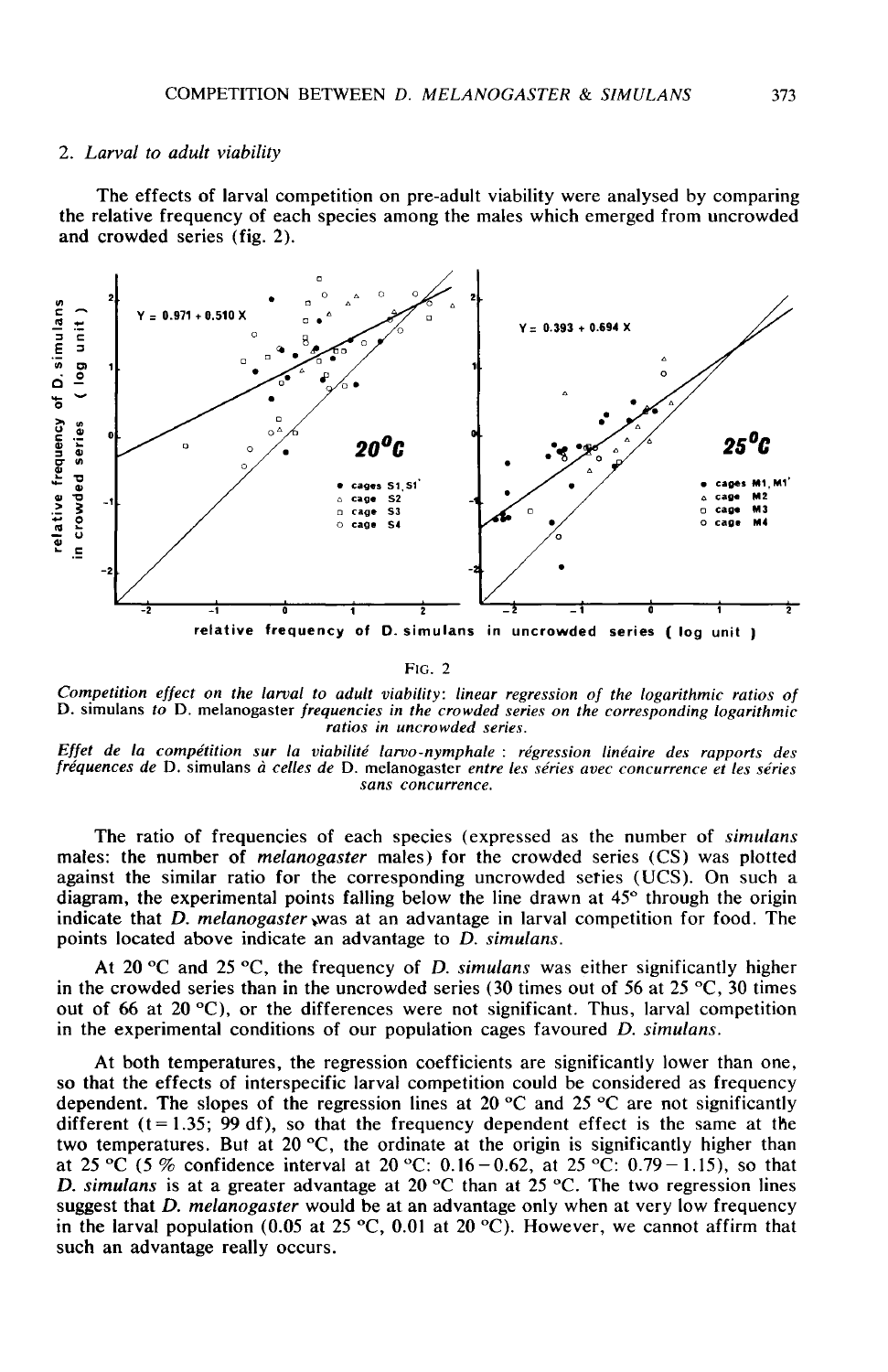These results cannot be easily compared with previous studies on larval competition (MILLER, 1964; TANTAWY & SOLIMAN, 1967; BARKER & PODGER, 1970; WALLACE, 1974), since in our case, the larval density is high but not controlled. In fact, when density is high, even with controlled conditions, results are often not repeatable because of is ingli, even with continuous, results are often not repeatable because on<br>micro-environmental variations; especially important ecological interactions were shown<br>to exist between *Drosophila* and yeast populations (SANG the micro-environment was controlled, we observed wide variations in ratios in the crowded series, for very similar ratios in uncrowded series.

## 3. Time of development (fig. 3)

This was measured when the species frequencies in the cages were 0.75 simulans and 0.25 melanogaster.

At 25 °C, the emergence occurred in both species between 8 and 18 days after oviposition. On average, D. melanogaster developed faster, with a mean developmental time of  $11.61 \pm 0.28$  days for D. melanogaster males (n=320) and  $12.18 \pm 0.20$  days for D. simulans males  $(n=493)$ .

At 20 °C, emergences occured from day 13 to day 28 for D. simulans males and their mean developmental time was  $18.40 \pm 0.30$  days (n=437) D. melanogaster males developed more slowly. They emerged from day 14 to day 28 and their mean developmental time was  $20.02 \pm 0.42$  days (n = 261). The influence of species frequencies upon developmental time was not studied here, but it has been shown to exist (BARKER  $&$  PODGER, 1970). their mean develo<br>developed more<br>developmental tim<br>upon development<br>& PODGER, 1970).





Developmental time of D. melanogaster and D. simulans in the cages experimental conditions: cumulative distributions (in  $\%$ ) of daily emergences from the oviposition day.

Temps de développement de D. melanogaster et D. simulans dans les conditions expérimentales des cages : distributions cumulées (en %) des émergences quotidiennes à partir du jour de ponte.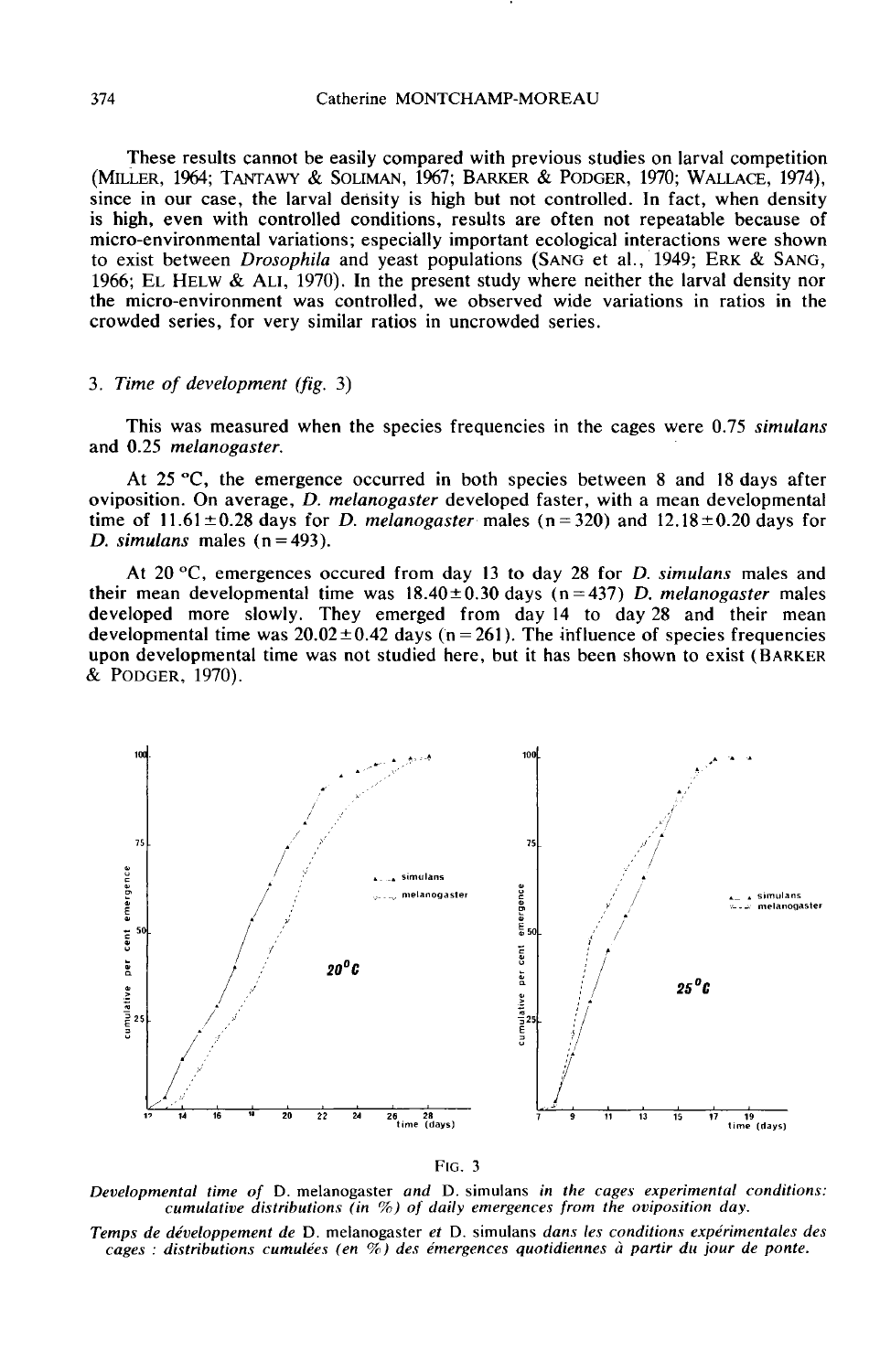## V. Conclusion

Previous studies on fecundity, viability, longevity showed that 20  $\degree$ C was the most favourable temperature for D. simulans. The present results show that, at this temperature, and when high competition for food occurs, this species shows itself to be at a great advantage over D. melanogaster, since the l and when high competition for food occurs, this species shows itself to be at a great advantage over D. melanogaster, since the latter species is eliminated in all five cages. The most rapid elimination occurs after 157 days (in cage S'1 and S2), the slowest after 288 days (in cage S3). At 15 °C, MOORE (1952), TANTAWY & SOLIMAN (1967) did not observe the elimination of *D. melanogaster* which was still maintaining itself at a low frequency when their experiments stopped (respectively after 800 and 340 days of competition). One could argue that a comparison of our results with these of the three previous authors is avoided because of differences between the strains used or between experimental conditions. But all these results in population cage experiments at 15 °C and 20 °C are in accordance with the numerous studies of the temperature effect on fitness components. So we can conclude that  $D$ , simulans is more successful against D. melanogaster at 20 °C than at 15 °C. It would now be interesting to know the width of this thermal zone of superiority of D. simulans and whether it is continuous from 20 °C to 15 °C. In order to answer this question we propose to undertake competition experiments at intermediate temperatures and also at 21 °C which is the physiological optimum of D. melanogaster (DAVID & CLAVEL, 1966; 1967).

Temperature has a differential effect on the three fitness components measured in the two species:

 $-$  D. melanogaster is at an advantage for fertility at both temperatures, but its advantage seems greater at 25 °C. The mean daily production of offspring of a D. melanogaster female is higher at 25 °C than at 20 °C, but for D. simulans, the two fertilities are less different.

- Larval competition favours D. simulans at both temperatures, but its superiority over *D. melanogaster* is greater at 20 °C than at 25 °C.

 $-$  D. simulans develops faster than D. melanogaster at 20 °C but at 25 °C the situation is reversed.

Changes of each of these three parameters with temperatures agree with the results of interspecific competition in the cages. They are likely to be the main which determine competitive success.

Larval selection may be a very important factor, since competition for food was extremely severe in the cages. On the other hand, selection experiments carried by TANTAWY et al. (1976) indicate that productivity is not a major factor in determining the outcome of competition between  $D$ , simulans and  $D$ , melanogaster. Yet, fertility, larval to adult viability and time of development must be considered as interdependant component. In fact, the situation described by BAKKER (1961) for interspecific competition may be extended to the interspecific level: in a larval population with severe competition for food, only the group of fast-growing larvae can reach the critical weight required for successful development before the food supply is exhausted. Hence, the greater advantage of D. simulans for larval viability and, consequently, its success at 20  $\degree$ C, might be considered as the result of its developmental time being shorter than that of D. melanogaster.

> Received September 10, 1982, Accepted April 29, 1983.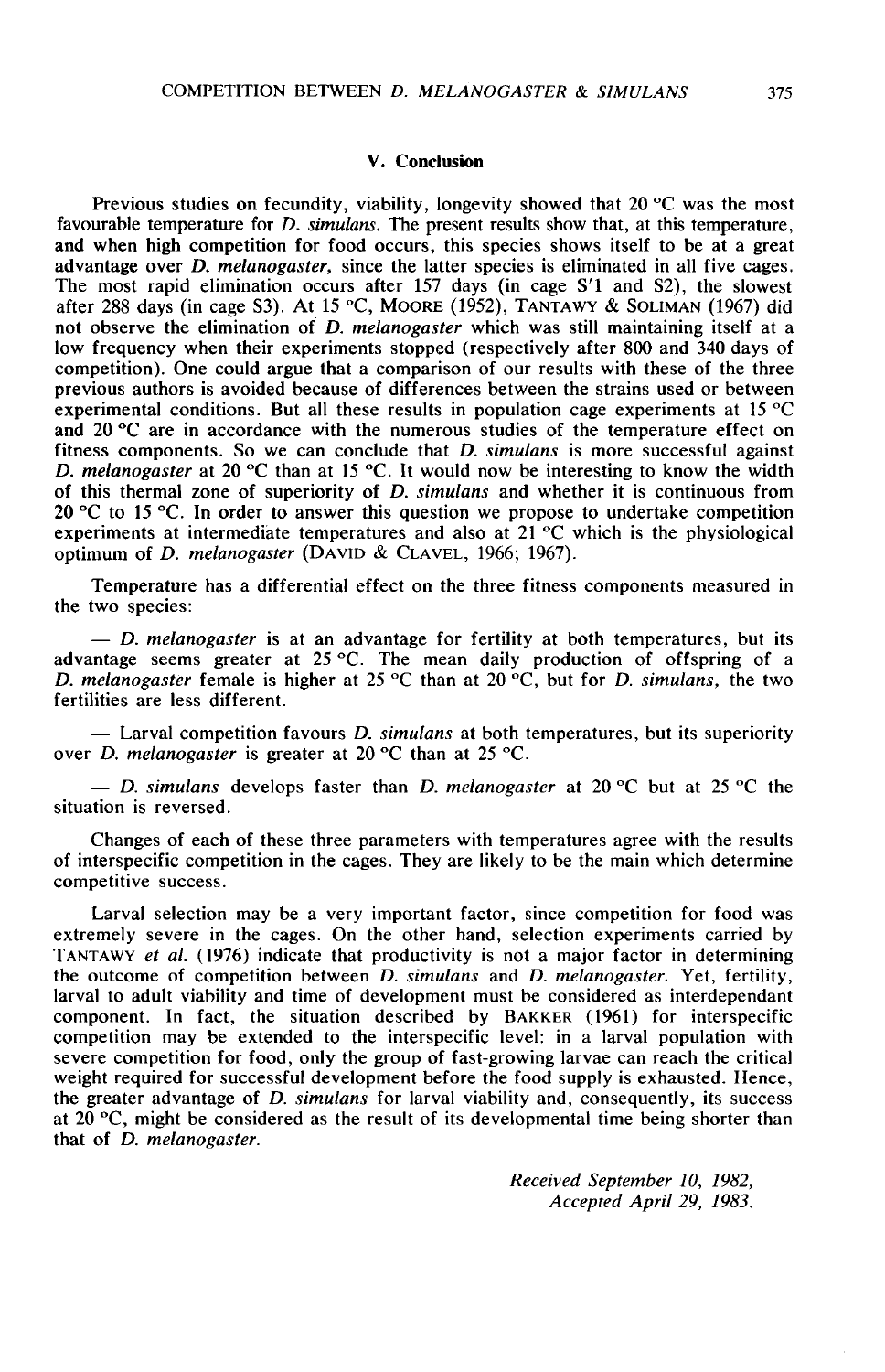#### References

- **References**<br>AIKEN R.B., GIBO D., 1979. Changes in fecundity of *D. melanogaster* and *D. simulans* in response<br>to selection for competitive ability. *Oecologia*. (Berl.). **43.** 63-77. to selection for competitive ability. Oecologia, (Berl.), 43, 63-77. AIKEN R.B., GIBO D., 1979. Changes in fecundity of *D. melanogaster* and *D. simulans* in response to selection for competitive ability. *Oecologia*, (Berl.), 43, 63-77.<br>BAKKER K., 1961. An analysis of factors which determ
- larvae of D. melanogaster. Arch. Neerl. Zool., 200-281.
- BARKER J.S.K., PODGER R.N., 1970. Interspecific competition between D. melanogaster and D. simulans: effect of larval density on viability, developmental period and adult body weight. Ecology, 51, 170-189. BARKER J.S.K., PODGER R.N., 1970. Interspecific competition between *D. melanogaster* and *D. simulans*: effect of larval density on viability, developmental period and adult body weight. *Ecology*, **51**, 170-189.<br>DAVID J.
- développement de la drosophile. C.R. Acad. Sci. Paris, 262, 2159-2162. DAVID J., CLAVEL M.F., 1966. Essai de définition d'une température optimale pour le développement de la drosophile. C.R. Acad. Sci. Paris, 262, 2159-2162.<br>DAVID J., CLAVEL M.F., 1967. Influence de la température subie au c
- divers caractères biométriques des adultes de  $D$ . melanogaster. J. Insect Physiol., 13, 717-729.
- ERK F.C., SANG J.H., 1966. The comparative nutritional requirements of the two sibling species D. simulans and D. melanogaster. J. Insect Physiol., 12, 43-51.
- EL HELW M.R., ALI A.M.M., 1970. Competition between D. melanogaster and D. simulans on media supplemented with Saccharomyces and Schizosaccharomyces. Evolution, **24**, 531-537. ERK F.C., SANG J.H., 1966. The comparative nutritional requirements of the two sibling species<br>
D. simulans and D. melanogaster. J. Insect Physiol., 12, 43-51.<br>
EL HELW M.R., ALI A.M.M., 1970. Competition between D. melano EL HELW M.R., ALI A.M.M., 1970. Competition between D. melanogaster and D. simulans on<br>media supplemented with *Saccharomyces* and *Schizosaccharomyces*. Evolution, **24**, 531-537.<br>FUTUYMA D.J., 1970. Evolution of competiti
- Abstr. Int., Sect. B : Sci. Eng., 4425B-4426B.
- D. melanogaster et D. simulans. Proc. 9th Congr. Genet. Bellagio, 668-670.
- HEDRICK P.J., 1970. Evolution of competition between D. metanogaster and D. simulans. Diss.<br>
Abstr. Int., Sect. B : Sci. Eng., 4425B-4426B.<br>
GOLDSTEIN L., TEISSIER G., 1953. Recherches sur les populations mixtes expériment natural populations. Drosoph., Inf., Serv., 55, 58. GOLDSTEIN L., TEISSIER G., 1953. Recherches sur les populations mixtes expérimentales de<br>
D. melanogaster et D. simulans. Proc. 9th Congr. Genet. Bellagio, 668-670.<br>
HEDRICK P.W., MURRAY E., 1980. Competition between D. me
- tolerance to laboratory temperatures. Drosoph., Inf., Serv., 41, 176.
- *D. melanogaster et D. simulans. Proc. 9th Congr. Genet. Bellagio, 668-670.*<br>HEDRICK P.W., MURRAY E., 1980. Competition between *D. melanogaster* and *D. simulans* from<br>natural populations. *Drosoph., Inf., Serv.*, **55**, 5
- species *D. simulans* and *D. melanogaster. Jap. J. Ecol.*, **27**, 279-283.<br>Mc KENZIE J.A., 1978. The effect of developmental temperature on population flexibility in<br>*D. melanogaster* and *D. simulans. Austr. J. Zool.*, **2** D. melanogaster and D. simulans. Austr.  $\hat{J}$ . Zool., 26, 105-112.
- 
- MILLER R.S., 1964. Larval competition in D. melanogaster and D. simulans. Ecology, 45, 132-147.
- matural populations. *Drosoph.*, *Inf.*, *Serv.*, **55**, 58.<br>
Hosocoo J.M.W., PARSONS P.A., 1966. Differences between D. melanogaster and D. simulans in<br>
tolerance to laboratory temperatures. *Drosoph.*, *Inf.*, *Serv.*, **4** espèces jumelles D. melanogaster et D. simulans. Genetica, 59, 145-150. MONTCHAMP-MOREAU C., 1982. Comparaison du polymorphisme à des locus homologues dans les espèces jumelles *D. melanogaster* et *D. simulans. Genetica*, **59**, 145-150.<br>MOORE J.A., 1952. Competition between *D. melanogaster*
- experiments. Evolution, 6, 407-420.
- MOTH J.J., 1974. Density, frequency and interspecific competition : fertility of *D. simulans* and D. melanogaster. Oecologia (Berl.), 14, 237-246.
- PARSONS P.A., 1975. The comparative evolutionary biology of the sibling species D. melanogaster and D. simulans. Q. Rev. Biol., 50, 151-169.
- PARSONS P.A., 1977. Genotype-temperature interaction for longevity in natural populations of D. simulans. Exp. Gerontol., 12, 241-244.
- PARSONS P.A., 1978. The effect of genotype and temperature on longevity in natural populations<br>of D. melanogaster. Exp. Gerontol., 13, 167-169.<br>PEARL R., ALLAN A.L., PENNIMAN W.B.D., 1926. Culture media for Drosophila : a of D. melanogaster. Exp. Gerontol., 13, 167-169.
- and its influence on fertility at different densities of population. Am. Nat., 60, 357-366.
- PEARLA A.L., PENIMAN W.B.D., 1926. Culture media for *Drosophila* : a new medium<br>and its influence on fertility at different densities of population. Am. Nat., 60, 357-366.<br>ROCHA PITE M.T., 1980. Stratégies adaptatives et PEARL R., ALLAN A.L., PENNIMAN W.B.D., 1926. Culture media for *Drosophila*: a new medium<br>and its influence on fertility at different densities of population. Am. Nat., **60**, 357-366.<br>ROCHA PITE M.T., 1980. *Stratégies ada*
- D. simulans. Ecology, 47, 695-704. quelques habitats typiques du Portugal. Thèse de Doctorat d'État. Paris.<br>SAMEOTO D.D., MILLER R.S., 1966. Factors controlling the productivity of *D. melanogaster* and<br>*D. simulans. Ecology*, 47, 695-704.<br>SANG J.H., Mc DON
- in Drosophila culture. Physiol. Zool., 22, 210-223. TANTAWY A.O., MALLAH G.S., 1961. Studies on natural populations of population growth<br>in *Drosophila* culture. *Physiol. Zool.*, 22, 210-223.<br>TANTAWY A.O., MALLAH G.S., 1961. Studies on natural populations of *Drosophila*.
- SAMEOTO D.D., MILLER R.S., 1966. Factors controlling the productivity of *D. melanogaster* and<br> *D. simulans. Ecology*, **47**, 695-704.<br>
SANG J.H., MC DONALD J.M., GORDON C., 1949. The ecological determinants of population resistance and geographical variations in D. melanogaster and D. simulans. Evolution, 15, 1-14.
-